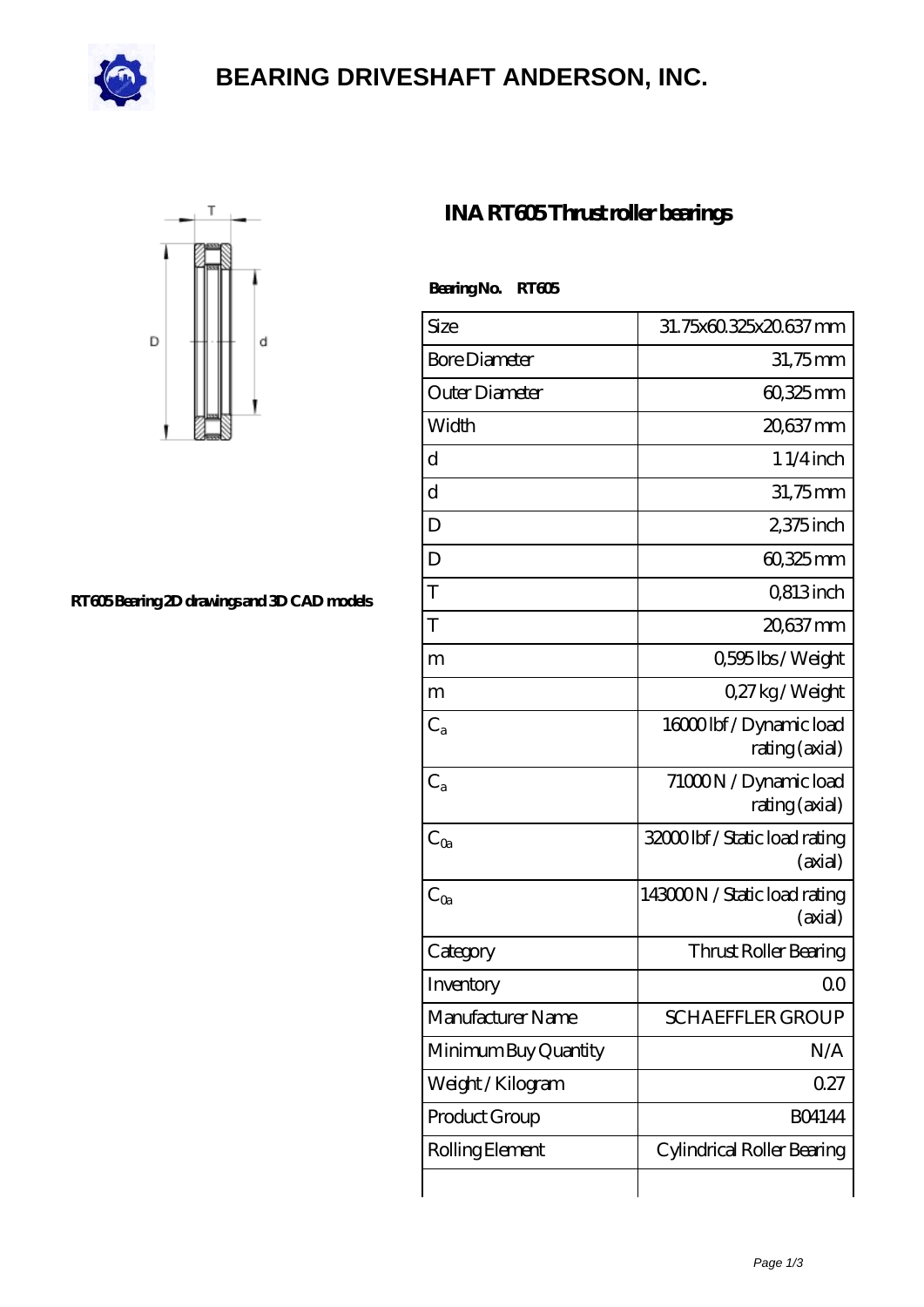

# **[BEARING DRIVESHAFT ANDERSON, INC.](https://deadmanspartythemovie.com)**

| Self Aligning                          | No                                                                                                                                                                                                      |
|----------------------------------------|---------------------------------------------------------------------------------------------------------------------------------------------------------------------------------------------------------|
| Component Description                  | Roller Assembly plus<br>Raceways                                                                                                                                                                        |
| Thrust Bearing                         | Yes                                                                                                                                                                                                     |
| Single or Double Direction             | Single Direction                                                                                                                                                                                        |
| <b>Banded</b>                          | No                                                                                                                                                                                                      |
| Cage Material                          | Steel                                                                                                                                                                                                   |
| Precision Class                        | ABEC 1   ISO PO                                                                                                                                                                                         |
| Other Features                         | Double Row   Cylindrical<br>Roller   Flat Race   Separable<br><b>Axial Contact</b>                                                                                                                      |
| Long Description                       | 1-1/4" Bore 1; 1-1/4" Bore 2;<br>2-3/8" Outside Diameter;<br>13/16" Height; Cylindrical<br>Roller Bearing, Single<br>Direction; Not Self<br>Aligning Not Banded; Steel<br>Cage; ABEC 1   ISO PO<br>Roll |
| Inch - Metric                          | Inch                                                                                                                                                                                                    |
| Category                               | Thrust Roller Bearings                                                                                                                                                                                  |
| <b>UNSPSC</b>                          | 31171507                                                                                                                                                                                                |
| Harmonized Tariff Code                 | 8482500000                                                                                                                                                                                              |
| Noun                                   | Bearing                                                                                                                                                                                                 |
| Keyword 3                              | Cylindrical                                                                                                                                                                                             |
| <b>Keyword String</b>                  | Thrust Roller Cylindrical                                                                                                                                                                               |
| Manufacturer URL                       | http://www.ina.com                                                                                                                                                                                      |
| Manufacturer Item Number               | RT605                                                                                                                                                                                                   |
| Weight/LBS                             | 0595                                                                                                                                                                                                    |
| Overall Height with<br>Aligning Washer | OInch   OMillimeter                                                                                                                                                                                     |
| Outside Diameter                       | 2375Inch   60.325<br>Millimeter                                                                                                                                                                         |
| Bore 1                                 | 1.25 Inch   31.75 Millimeter                                                                                                                                                                            |
| Bore 2                                 | 1.25 Inch   31.75 Millimeter                                                                                                                                                                            |
| Height                                 | 0.813 Inch   20.65                                                                                                                                                                                      |